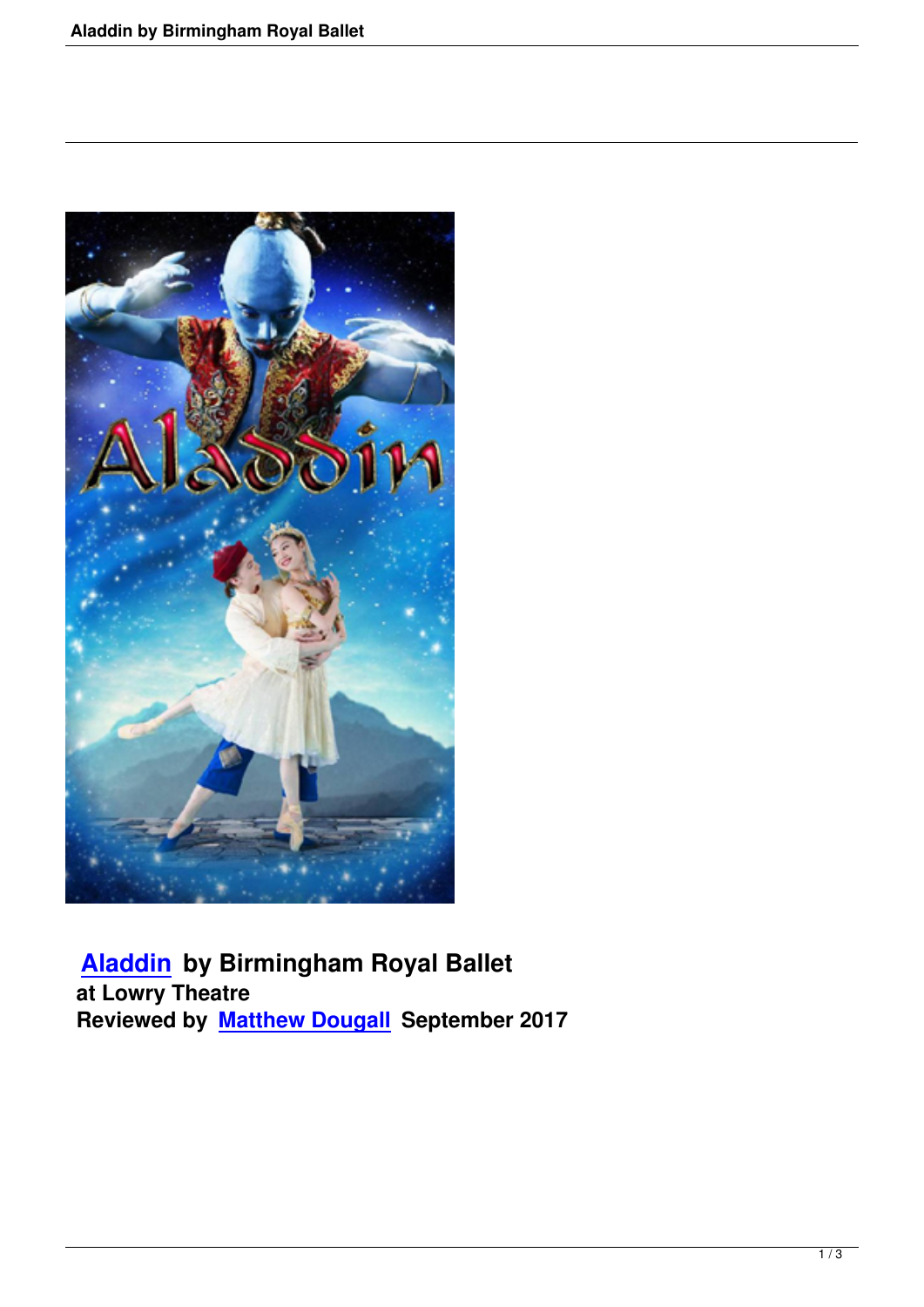*Birmingham Royal Ballet* have done it again, and produced a piece of magical theatrical entertainment which is suitable for young and old alike. This time they have chosen the well-loved story of **Aladdin**.

When one thinks of Aladdin one either immediately thinks of pantomime or the wonderful Disney cartoon film; but there are other variations on the same theme out there too, all telling a very similar story with the odd difference here and there. One of these is the ballet score by the talented and wonderful contemporary composer **Carl Davis**, whose score for Aladdin is simply magical.

In this production Davis's music is done full justice by **Paul Murphy** conducting the Royal Ballet Sinfonia, and on stage itself these sweeping chords and lyrical melodies are equally complemented by a simple but expertly designed set by

## **Dick Bird**

## . When lit by

## **Mark Jonathan**

's creative design it was highly effective, evocative and simply stark and beautiful.

And so the stage is set, all we need now are the dancers to come on and tell us the story. Which, dressed in colourful and quasi-authentic garb, they did. Unfortunately one or two of the costumes (**Sue Blane**) inhibited and got in the way a bit. I am thinking especially of the long flowing garments worn by The Mahgrib and The Sultan, and the poor genie's head mask didn't look too comfortable either. However, the dancing, choreographed by **Dav id Bintley**

## , was top-notch with some absolutely spectacular picture endings. The finale of all the jewels in the cave was a favourite moment, as well as the chorus ending of the genie's solo in act two. However, the most impressive dance of the evening came in the form of something which in actual fact seemed wholly out of place in an Arabian story - the inclusion of a Chinese dragon!